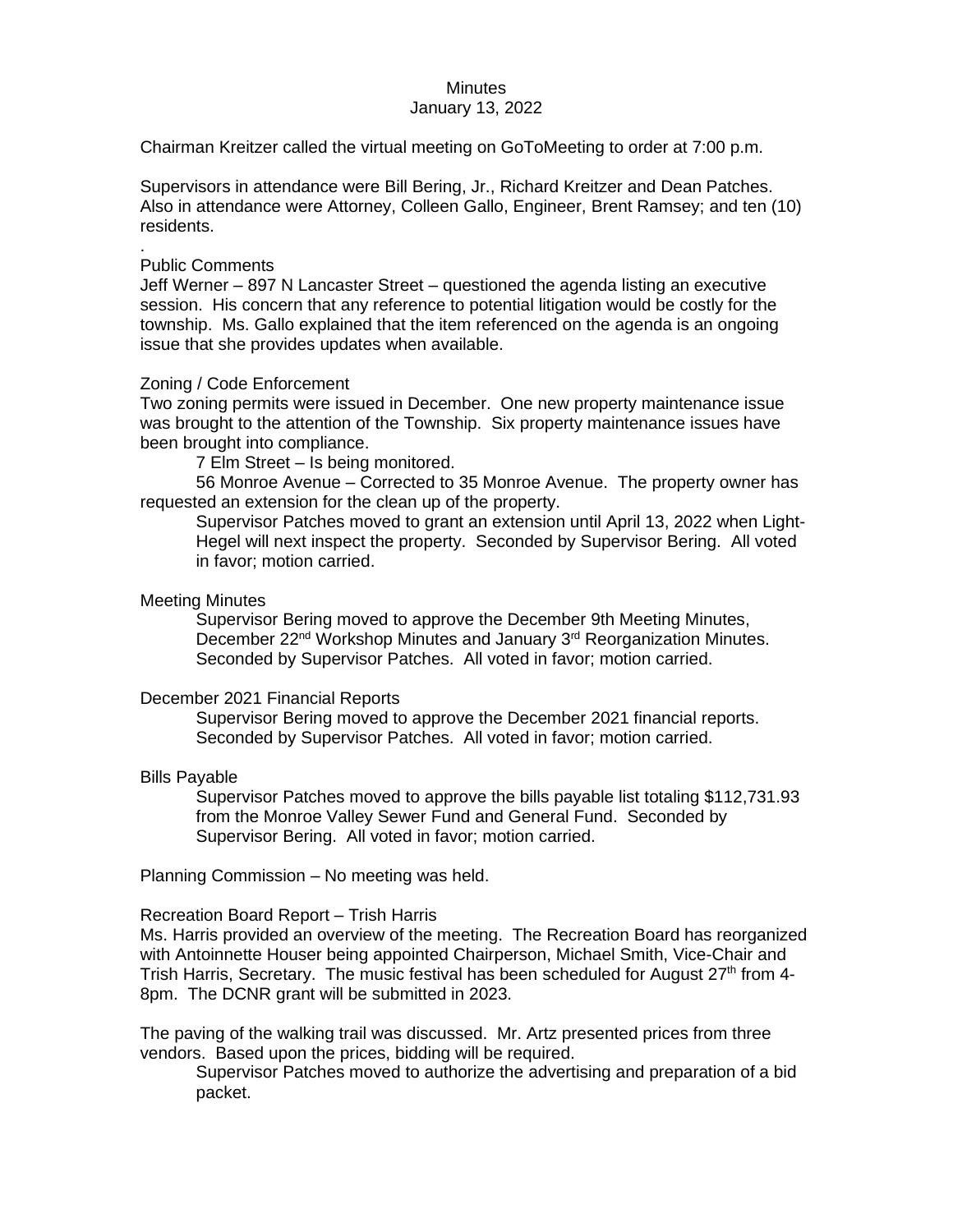Discussion continued and it was determined that Mr. Artz should meet with the vendors on site to determine if only parts of the trail need to be paved.

Due to a lack of second, Supervisor Patches withdrew his motion.

#### Fire Company Report – Rick Kreitzer

Mr. Kreitzer provided an overview of calls from 2021 that were made by the Bunker Hill Fire Company, the Fire Police and Quick Response Service.

#### Township Report – Kirk Artz

In December the road crew checked inlets and culverts, service equipment, fixed equipment, and plowed snow. There are plans to trim trees and perform building maintenance.

#### Stormwater Management – Brent Ramsey

Mr. Ramsey reviewed and is recommending approval of the stormwater application of 445 Mountville Drive. The MS4 stormwater application waiver for 2023 is in the planning stage.

# **Communications**

Bunker Hill Fire Company 2021 Expenditure List Voter Registration Meeting Dates for 2022 Chris Werner – SR 22 and N Lancaster Street crash information Life Lion Ambulance – December 2021 Call Report NLCA – November 23, 2021 Meeting Minutes Lebanon Daily News – Proof of Publication of 2022 Meeting Dates

# **OLD BUSINESS**

Mill Street Heights Swale Project – Brent Ramsey

90% of the plan has been completed for the swale planning. Discussion was held if a temporary easement will be required for access. Mr. Ramsey will be preparing the bid packet. He will be working with the cost estimators at Gannett Fleming to establish a more current project cost.

Woodcrest Heights Deed of Dedication - Tabled

# On Lot Maintenance

Supervisor Patches authorized Atty. Gallo to take action on the 11 properties that have not pumped their septic systems. Seconded by Supervisor Bering. All voted in favor; motion carried.

# Western Star Truck Order

Supervisor Patches moved to enter into a new purchase agreement for 47X Western Star. Seconded by Supervisor Bering. All voted in favor; motion carried.

Traffic Light Request – Pam and Ward Sigler and Jeff Werner

Discussion was held regarding the request for a traffic light at the intersection of SR 22 and N. Lancaster Street. Mr. Werner noted that another accident occurred before Christmas which did not result in injuries. Mr. Sigler inquired if the Township has pursued grant applications. It was agreed that the State should be the responsible party for installation and planning of lights on state roads but that currently is not the process.

Mill Street Park Walking Trail – addressed under Recreation Report